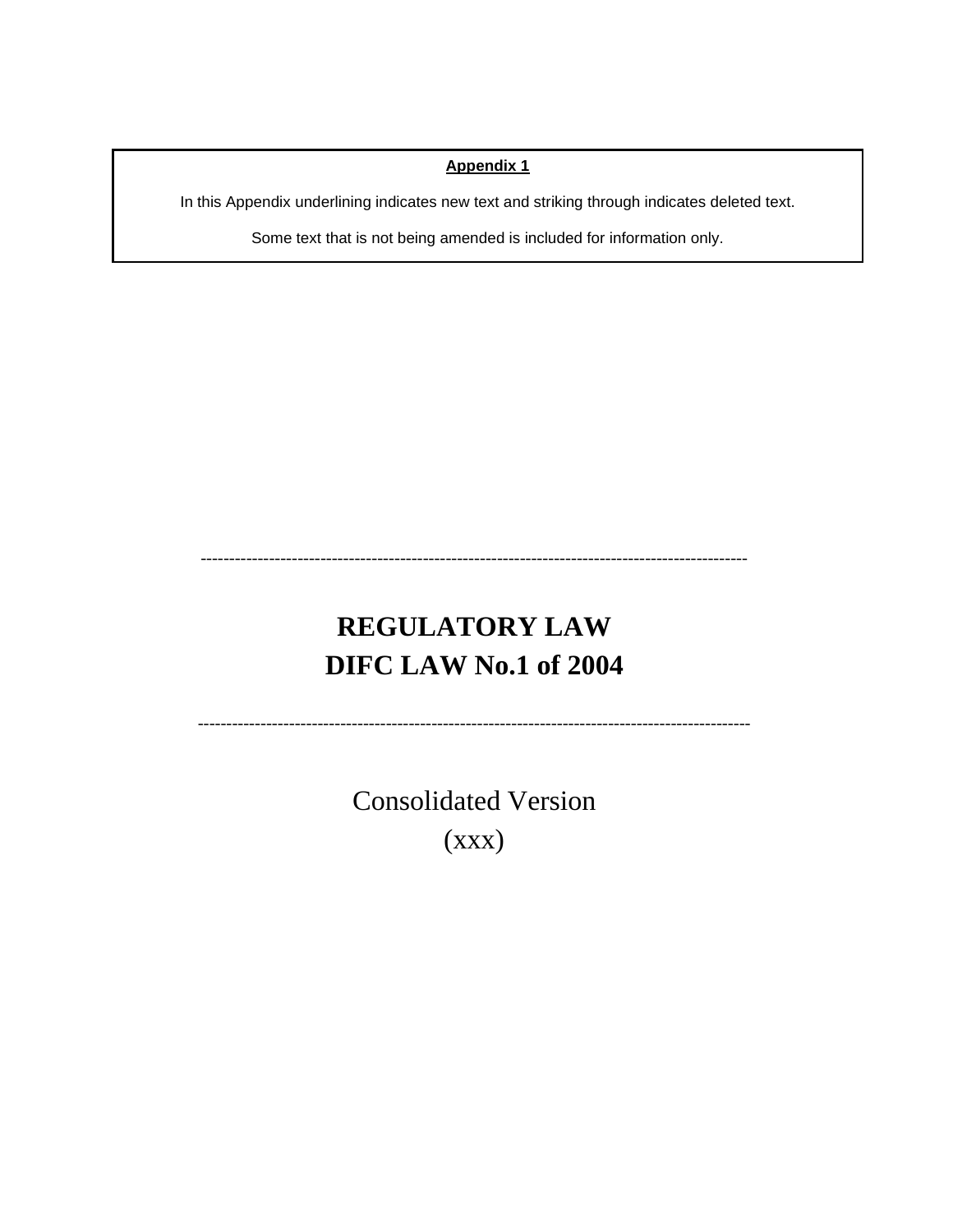### **CHAPTER 1 – THE FRAMEWORK OF REGULATION**

……

….

#### 44A. **Regulation of Crypto Tokens**

The DFSA may make Rules for the purposes of regulating Tokens including:

- (a) prescribing when a Token is a Crypo Token;
- (b) prescribing a Crypto Token to be a financial product for the purposes of Article 41A or Article 41B;
- (c) prescribing when an activity relating to a Crypto Token constitutes a Financial Service;
- (d) prohibiting activities from being carried on in relation to a Crypto Token unless the DFSA has approved the Crypto Token (an "Accepted Crypto Token");
- (e) prescribing the criteria to be satisfied, including factors to be considered by the DFSA, for the approval of a Crypto Token under (d);
- (f) prescribing requirements relating to the offer of Crypto Tokens;
- (g) prescribing requirements that a person must comply with when carrying on activities relating to Crypto Tokens;
- (h) prohibiting activities relating to a Crypto Token that has specified features or is used for specified purposes;
- (i) prescribing procedures relating to the DFSA exercising any powers or functions relating to Crypto Tokens; and
- (j) prescribing requirements relating to Tokens other than Crypto Tokens.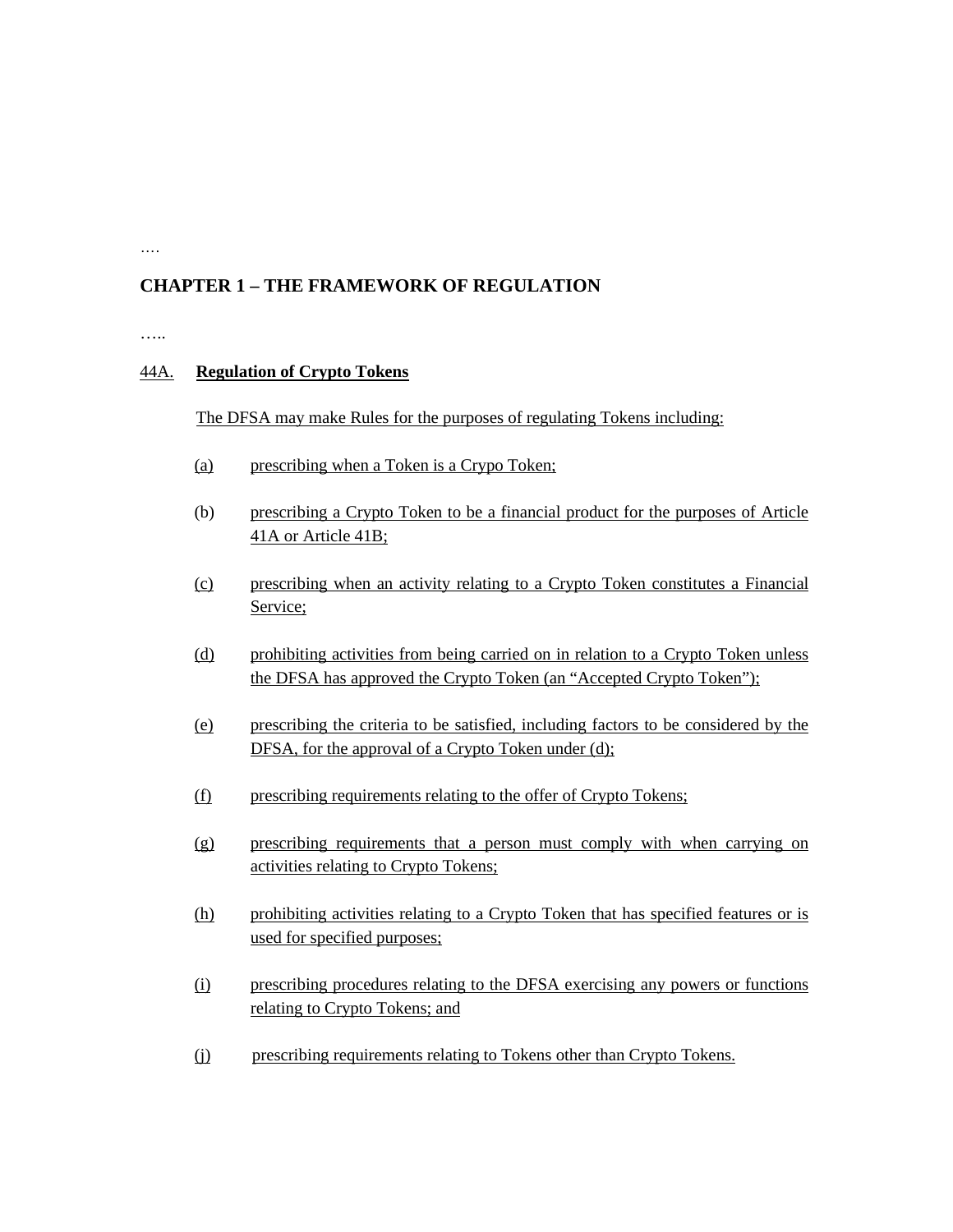#### **CHAPTER 10 - OTHER MATTERS RELATING TO LICENSING**

#### **Public Registers**

- (1) The DFSA shall publish and maintain a register of current and past grants, withdrawals and suspensions of Licences, Licence Endorsements and authorisations of all Authorised Persons, Authorised Individuals and Key Individuals in such manner as may be prescribed in the Rules.
- (2) The DFSA shall publish and maintain a register of current and past registrations of all DNFBPs in such manner as may be prescribed in the Rules.
- (3) The DFSA shall publish and maintain registers of:
	- (a) all persons in relation to whom action has been taken under Article 58(1);
	- (b) all persons in relation to whom action has been taken under Article 59; and
	- (c) all persons who have been prohibited under Article  $90(2)(g)$  from holding office or being an employee of any Authorised Person, DNFBP, Reporting Entity or Domestic Fund,

indicating whether any such action is of past effect or current, in such manner as may be prescribed in the Rules.

- (4) The DFSA shall publish and maintain a register of current and past registrations, suspensions and withdrawals of registrations of Registered Auditors and Audit Principals in such manner as may be prescribed in the Rules.
- (4A) The DFSA may decide not to publish information about a suspension imposed under Article 58(5) or Article 98A(5).
- (5) The DFSA shall publish and maintain a register of all Domestic Funds.
- (5A) The DFSA shall publish and maintain a register of Accepted Crypto Tokens.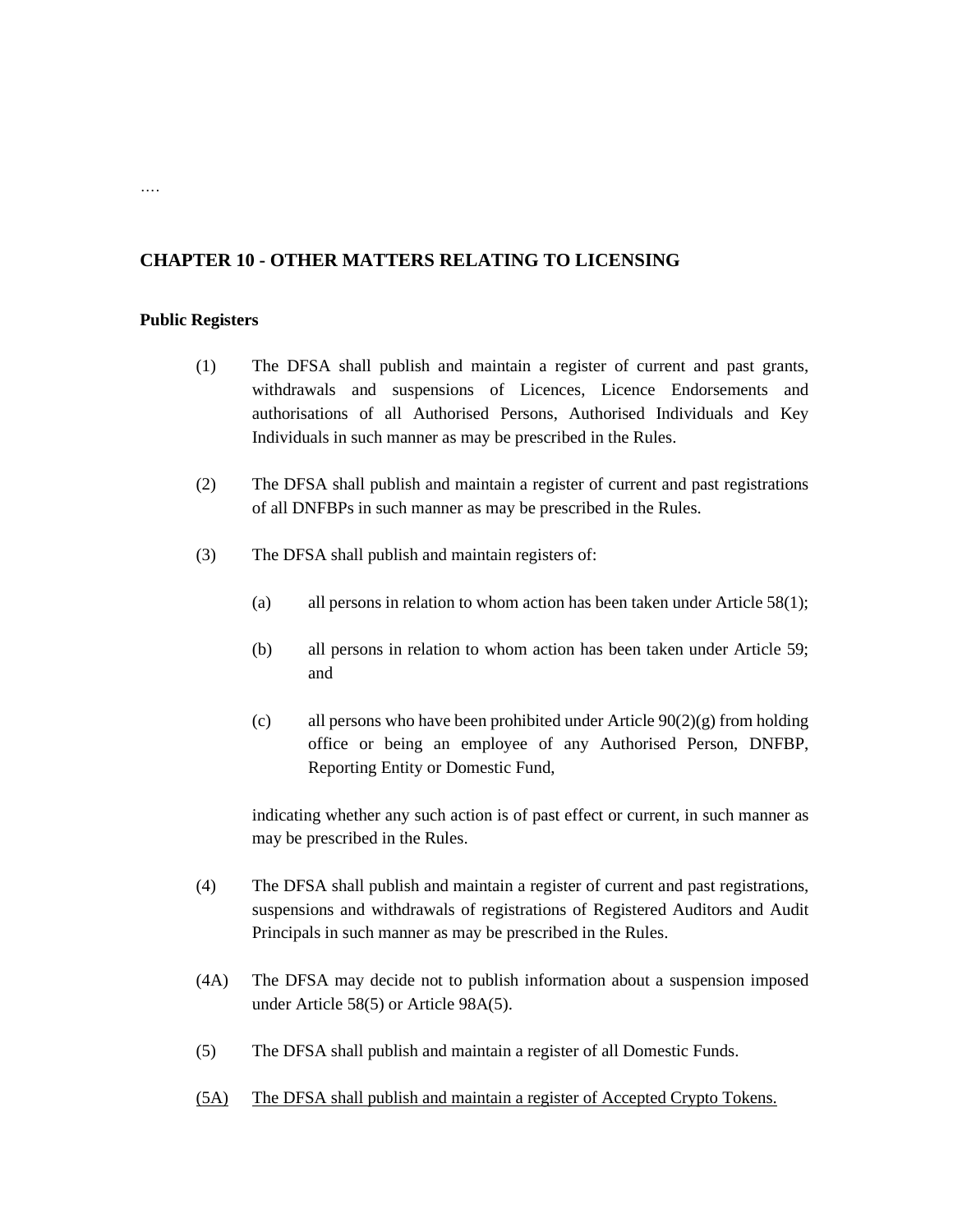(6) The DFSA shall make a reasonably current version of any registers maintained under Article 62(1), (2), (3), (4), and (5) and  $(5A)$  readily available for viewing by the public during the normal business hours of the DFSA

…..